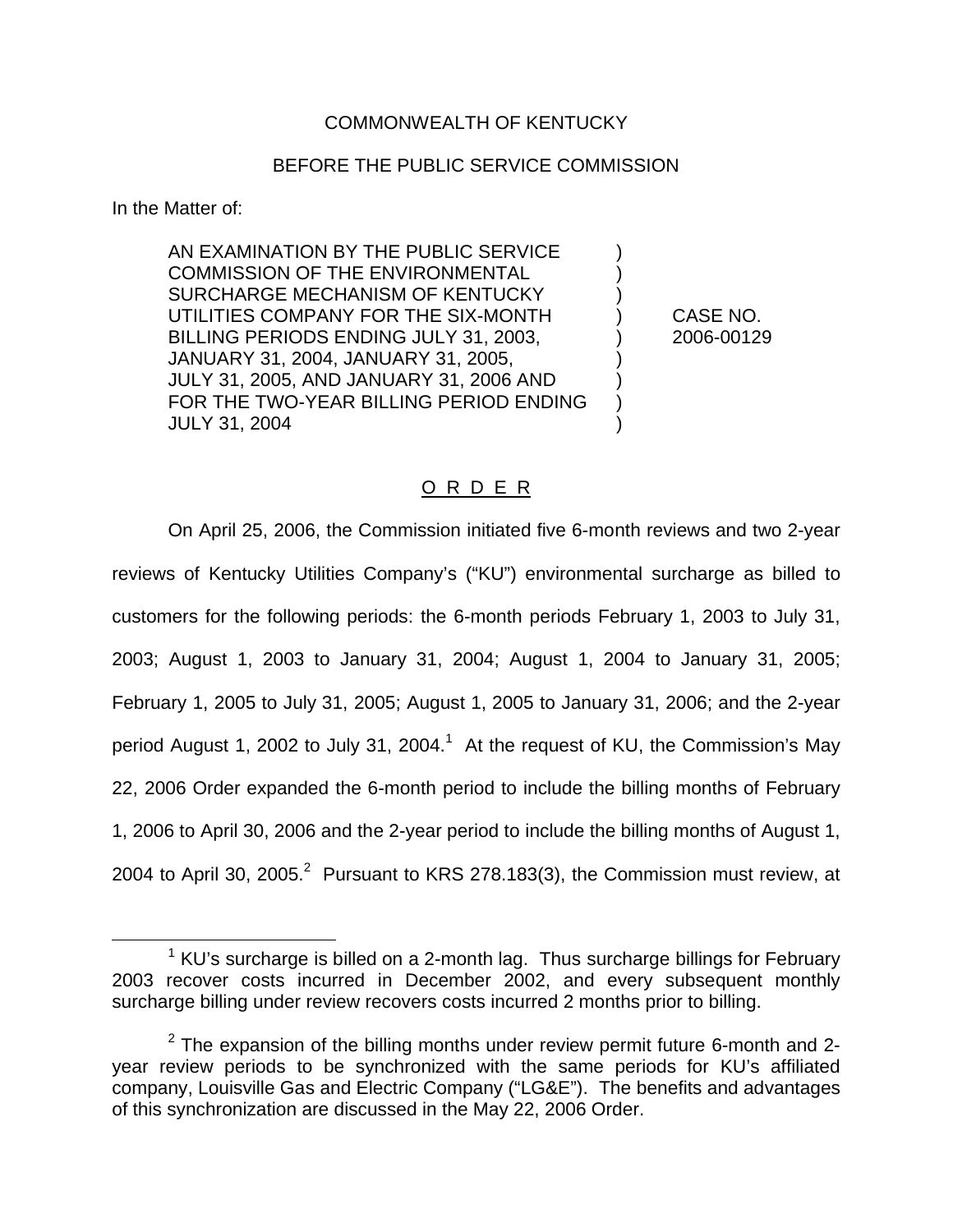6-month intervals, the past operations of the environmental surcharge; disallow any surcharge amounts that are not just and reasonable; and reconcile past surcharge collections with actual costs recoverable. At 2-year intervals, the Commission must review and evaluate the past operations of the environmental surcharge, disallow improper expenses and, to the extent appropriate, incorporate surcharge amounts found just and reasonable into the existing base rates of the utility.

The Attorney General, by and through his Office of Rate Intervention ("AG"), and the Kentucky Industrial Utility Customers, Inc. ("KIUC") sought and were granted intervention in this proceeding. The Commission issued a procedural schedule on April 25, 2006 that provided for discovery, the filing of prepared testimony, an informal conference, and a public hearing. KU filed prepared direct testimony and responded to requests for information. The intervenors filed requests for information and KIUC submitted testimony. On August 24, 2006, KU, the AG, and KIUC filed a joint motion requesting that the Commission cancel the public hearing, as the parties were willing to waive their right to a hearing and submit the case for decision based on the existing record on the condition that they were allowed to file simultaneous briefs no later than September 28, 2006. The Commission granted the joint motion on August 28, 2006 and the parties filed simultaneous briefs on September 28, 2006.

On November 21, 2006, KU filed a motion requesting approval to file corrections to its previously filed direct testimony, a data response, and its September 28, 2006 brief. KU stated that in October 2006 it had discovered errors in the methodology used to determine its over- or under-recovery of surcharge revenues. KU also requested that an informal conference be scheduled for November 29, 2006 to discuss the proposed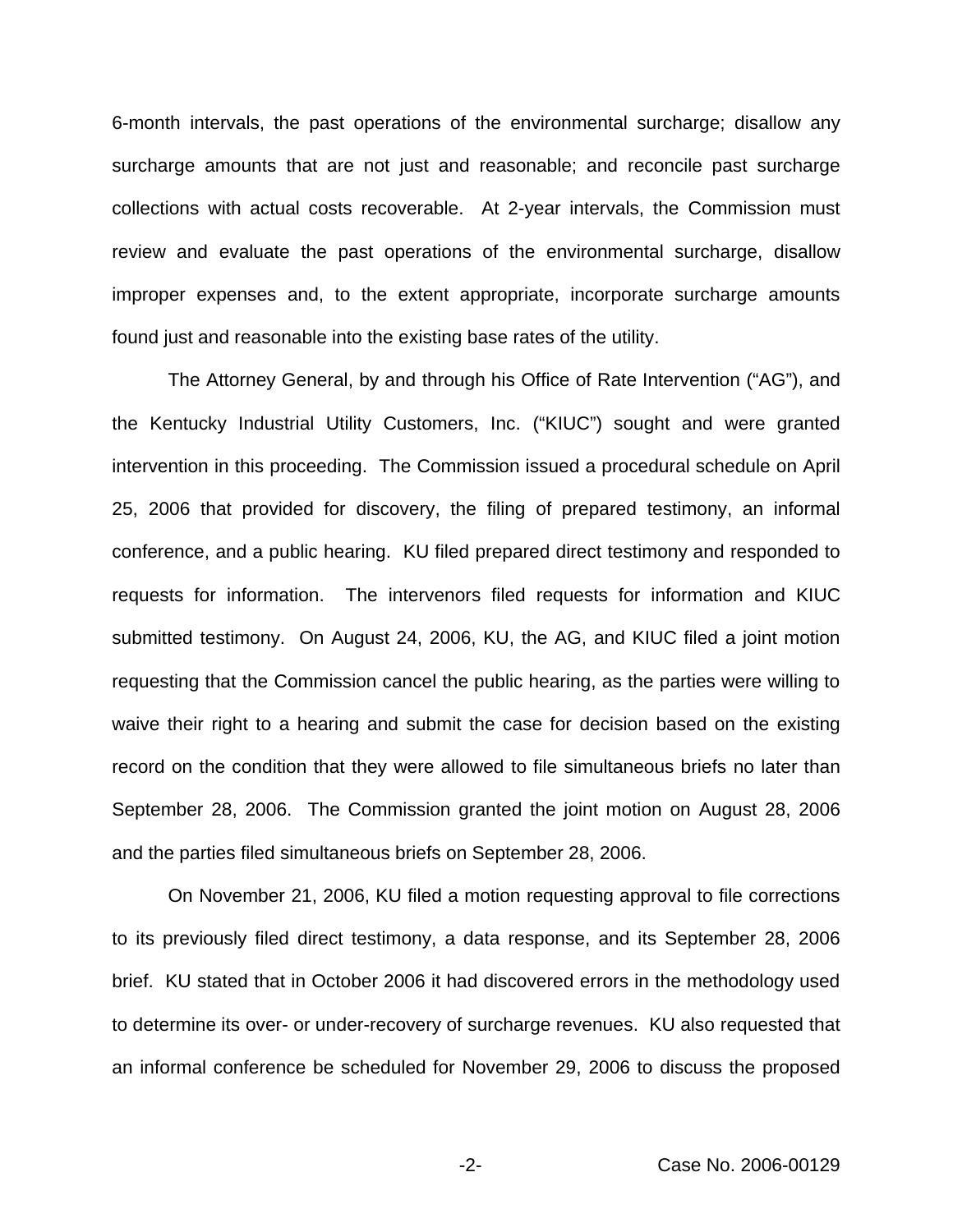corrections. At the November 29, 2006 informal conference, an abbreviated procedural schedule was developed to afford the parties the opportunity to conduct discovery on the corrected testimony and responses. The agreed procedural schedule also provided that KU, the AG, and KIUC would have the opportunity to indicate whether this case could be submitted for decision based on the existing record without a hearing or whether a hearing would be requested. The Commission's December 5, 2006 Order granted KU's motion to file the corrections and approved the procedural schedule. On December 12, 2006, KU, the AG, and KIUC filed a joint motion again requesting the Commission to decide all issues in this proceeding on the existing record.

### SURCHARGE ADJUSTMENT

The April 25, 2006 Order initiating this case indicated that since each of the six periods under review in this proceeding may have resulted in over- or under-recoveries, the Commission would entertain proposals to adopt one adjustment factor to net all over- or under-recoveries. KU determined that it had a net under-recovery of its environmental costs for all the periods, including the months included in the expansion, of \$1,597,499.<sup>3</sup> KU proposed that the net under-recovery be collected from customers

<sup>3</sup> November 21, 2006 Motion for Leave to File Corrected Evidence and Brief and Motion for Informal Conference ("November 21, 2006 Motion") at 1-3. KU had originally determined that its net under-recovery was \$158,247, See Conroy Direct Testimony at 3, filed June 19, 2006. KU revised this amount to a net under-recovery of \$254,652, See Amended Conroy Direct Testimony at 3, filed June 21, 2006. The revision resulted from the discovery of an error in the calculation of deferred taxes for one of the environmental compliance projects. The final revision to the net under-recovery determination included in the November 21, 2006 motion resulted from an error in how the monthly surcharge true-up adjustment were recognized in the calculation of the net under-recovery. KU discovered the error when it reviewed the methodology for calculating the under-recovery position as part of its on-going process improvement initiative.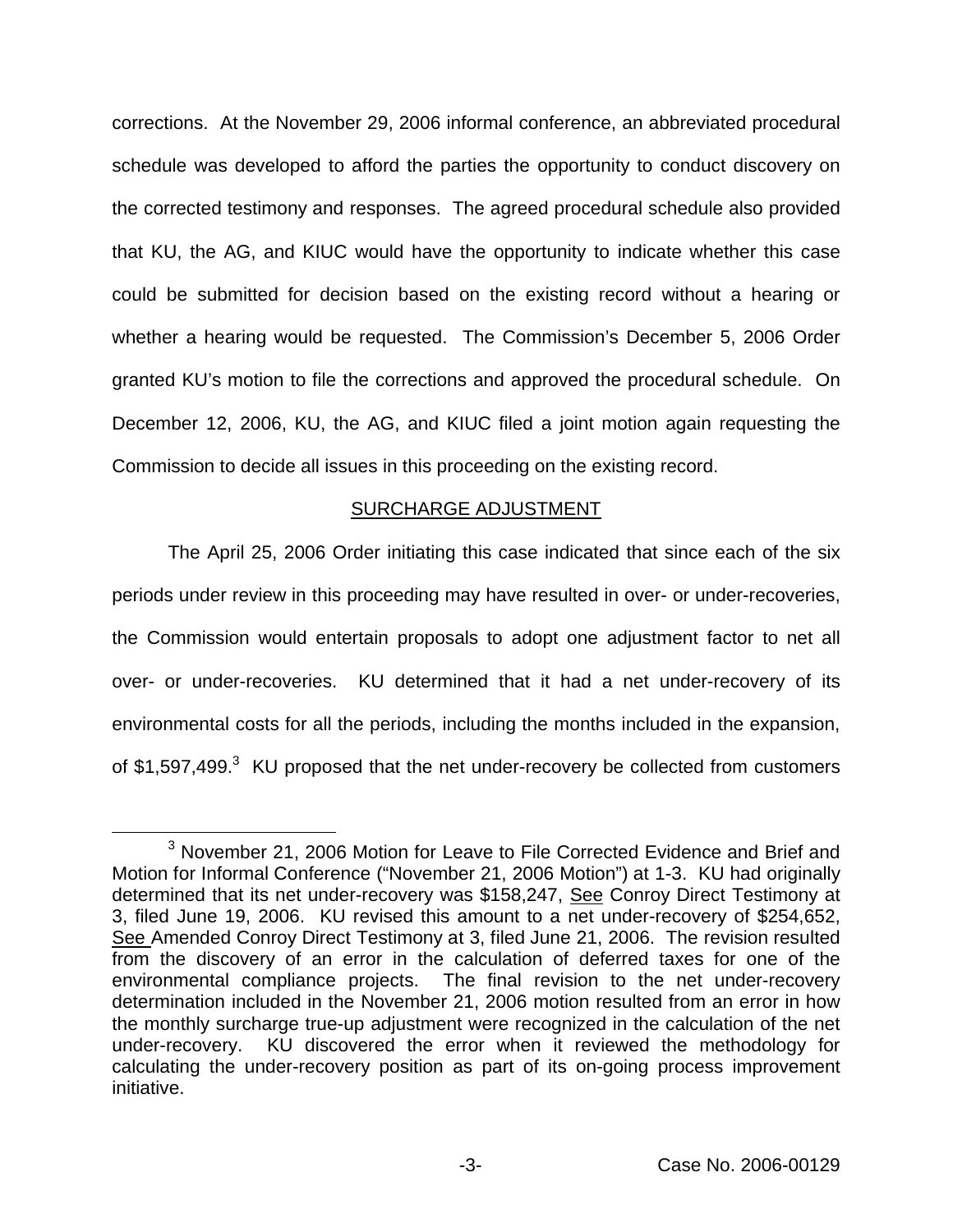over a 4-month period by increasing the total jurisdictional environmental surcharge revenue requirement by \$399,375 per month for the first 3 months and \$399,374 for the fourth month beginning in the first billing month following the Commission's decision in this proceeding.<sup>4</sup> Neither the AG nor KIUC expressed an opinion on the amount of the net under-recovery or KU's proposal on collecting the under-recovery from ratepayers.

The Commission has reviewed and finds reasonable KU's calculation of a net under-recovery of \$1,597,499 for the billing periods covered in this proceeding. The Commission also finds reasonable KU's proposal to increase the total jurisdictional environmental surcharge revenue requirement in each of the first 4 billing months following the date of this Order, with the increase in the first 3 months being \$399,375 and the increase in the fourth month being \$399,374.

During the processing of this review, the Commission has observed that KU has submitted in its monthly surcharge filings several revisions to previous monthly filings which corrected errors or omissions. In addition, KU sought brief delays in responding to the April 25, 2006 initial data request and filed the November 21, 2006 Motion to correct an error in the calculation of the net under-recovery. During this case, KU was asked to describe the processes employed to collect and assemble the information submitted with the monthly surcharge filings and to describe the internal controls employed to ensure the accuracy of that information. KU responded by describing a process it began in late 2004 to document the surcharge process for developing the monthly filings and to identify and resolve internal issues related to the preparation of

<sup>4</sup> November 21, 2006 Motion, Corrected Conroy Direct Testimony at 5.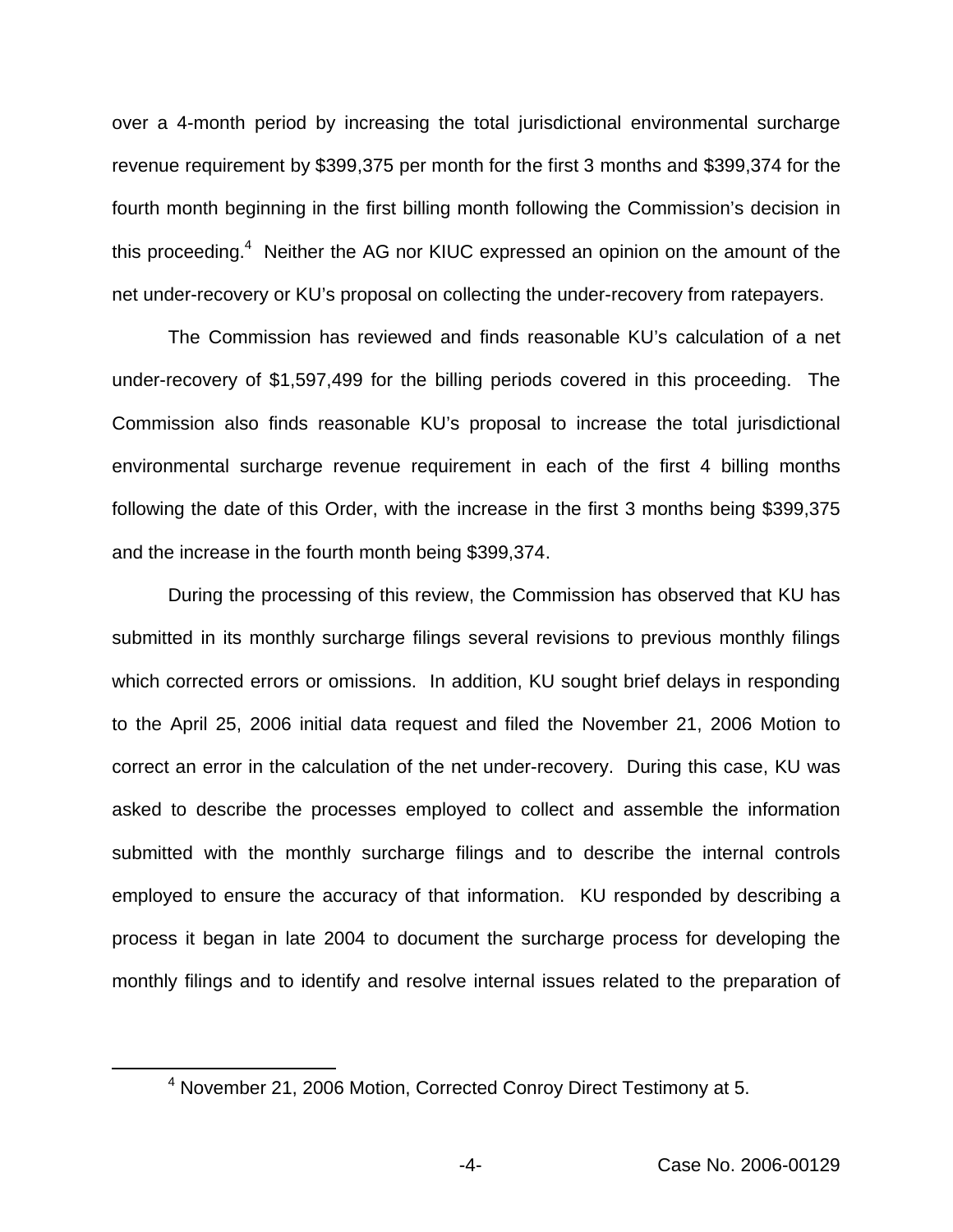the monthly surcharge filings. $5$  The Commission believes KU has undertaken constructive action to address this issue and encourages KU to continue its efforts to provide the most accurate and timely information available in the monthly surcharge filings.

## SURCHARGE ROLL-IN

KU proposed that it was appropriate in this case to incorporate surcharge amounts found just and reasonable for the 2-year billing period, as expanded to April 2005, into existing base rates. KU recommended that this "roll-in" be in the amount of \$23,731,313.<sup>6</sup> KU determined the roll-in amount using the base-current methodology. The proposed roll-in will require the recalculation of the Base Environmental Surcharge Factor ("BESF") component of KU's surcharge mechanism.<sup>7</sup> Using the base revenues for the 12 months ending February 2006, $8$  KU determined a BESF of 3.21 percent. KU noted that in order to be consistent with the Commission's previous decision in Case

<sup>5</sup> Response to the Commission Staff's First Data Request dated April 25, 2006, Item 20. The error identified in the November 21, 2006 Motion was discovered as part of KU's ongoing process review.

 $6$  Conroy Direct Testimony at 6 and Response to the Commission Staff's First Data Request dated April 25, 2006, Item 12.

 $7$  The surcharge mechanism uses the following formula to calculate the surcharge factor:  $MESF = CESF - BESF$ . MESF is the Monthly Billed Environmental Surcharge Factor. CESF is the Current Period Environmental Surcharge Factor and reflects the environmental costs for the current expense month. The BESF reflects the portion of total eligible environmental surcharge revenue requirement that has been rolled into base rates.

 $8$  This period corresponds with the last 12 months included in the surcharge review periods.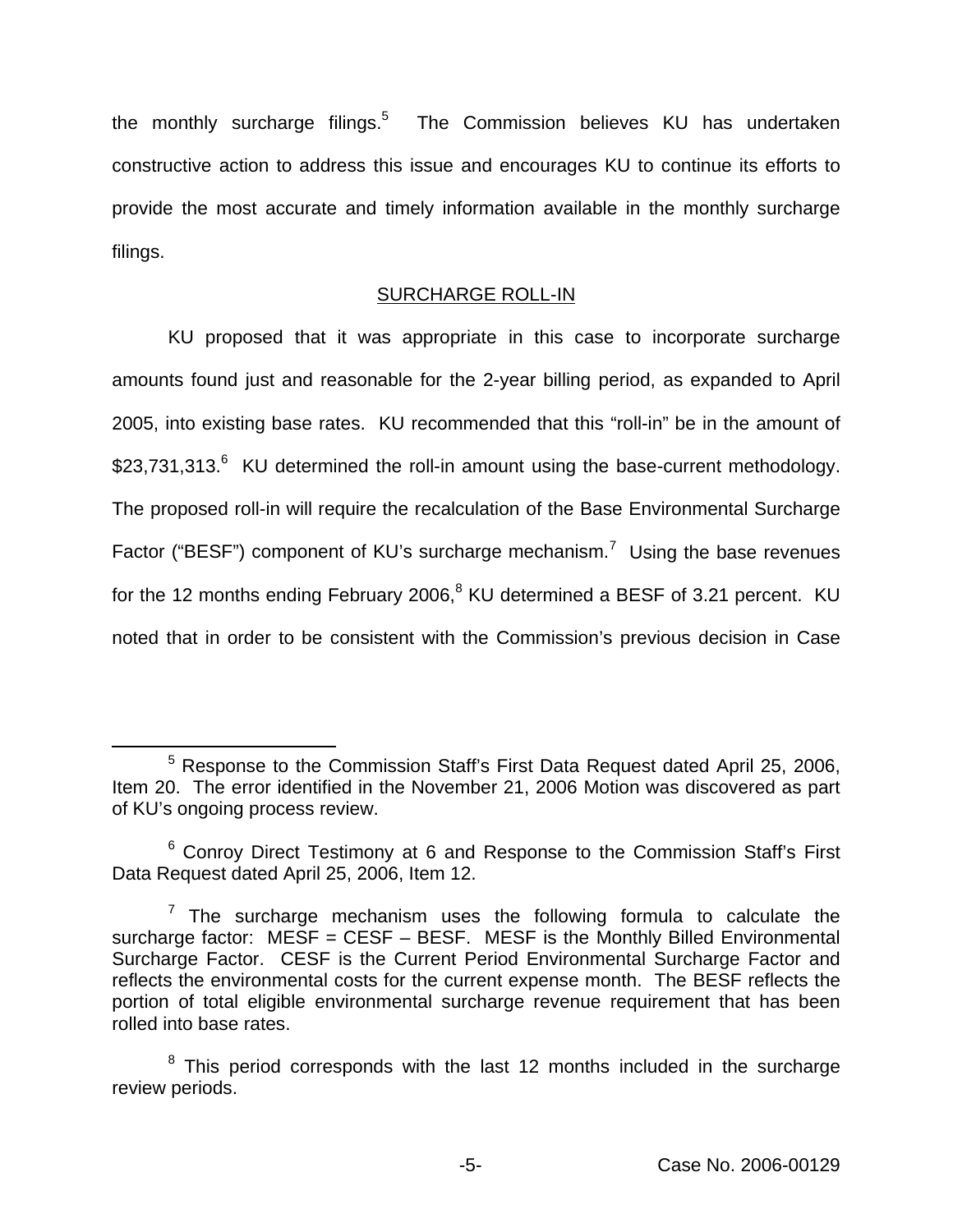No. 2003-00068, $9$  the BESF to be included in its surcharge mechanism would need to be calculated using base revenues for the 12-month period ending with the month preceding the month in which the Commission approved the roll-in. Neither the AG nor KIUC expressed an opinion on the proposed roll-in amount or how the BESF should be recalculated to reflect the roll-in.

The Commission has reviewed and finds it reasonable that \$23,731,313 from the surcharge should be rolled into existing base rates. The Commission also finds that KU should make a final determination of the BESF in a manner consistent with the Commission's May 4, 2004 Order in Case No. 2003-00068 and submit its calculation of the BESF along with the first monthly surcharge filing submitted after the date of this Order.

### ALLOCATION OF ROLL-IN

KU proposed two different methodologies for use in allocating the \$23,731,313 roll-in amount to its various customer classes. The first methodology would allocate the roll-in amount to the classes of service on the basis of base-rate revenues. KU contended that this "Revenues Methodology" is the approach that has been followed in previous cases where surcharge amounts have been rolled into existing base rates.<sup>10</sup>

The alternative methodology starts with the roll-in amount allocated to the customer classes under the Revenues Methodology, and then adjusts the amount by

<sup>&</sup>lt;sup>9</sup> Case No. 2003-00068, An Examination by the Public Service Commission of the Environmental Surcharge Mechanism of Kentucky Utilities Company for the Six-Month Billing Periods Ending January 31, 2001, July 31, 2001, January 31, 2002, and January 31, 2003 and for the Two-Year Billing Periods Ending July 31, 2000 and July 31, 2002, rehearing Order dated May 4, 2004.

<sup>&</sup>lt;sup>10</sup> Seelve Direct Testimony at 2.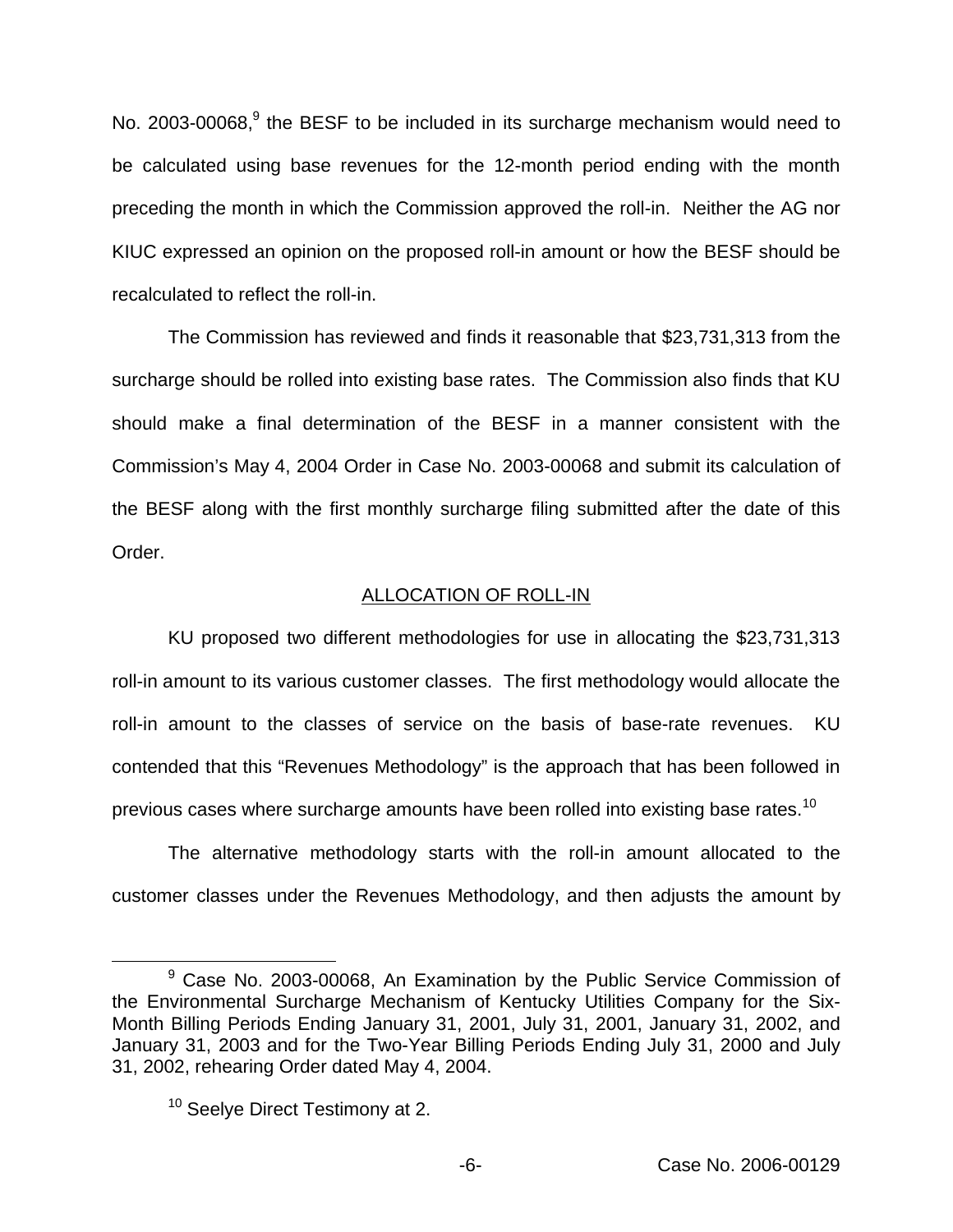either credit or charge depending on whether a class rate of return fell outside a range of plus or minus 100 basis points<sup>11</sup> around the overall rates of return for KU determined in KU's last general rate case, Case No. 2003-00434.<sup>12</sup> If this alternative methodology were adopted in this case, KU stated that, consistent with the Commission's decision in Case No. 2003-00068, the allocations would be revised to reflect the base rates for the most recent 12-month period.<sup>13</sup>

KU also proposed a change in how the roll-in amount would be incorporated into the unit charges. In previous cases where there had been a surcharge roll-in, the amounts allocated to each rate class were assigned to all components of base rates<sup>14</sup> on a pro-rata basis. KU recommended that in rate schedules consisting of a customer charge and energy charge, the roll-in amount should be allocated exclusively to the energy charge. In rate schedules consisting of a customer charge, energy charge, and demand charge, KU recommended that the roll-in amount be allocated exclusively to the demand charge. Lighting rates would be handled in the same manner as previous cases, on a charge per fixture basis.<sup>15</sup> KU proposed that this change should be

 $11$  Customer class rates of return above the 100 basis point range would be credited while customer class rates of return below the 100 basis point range would be charged. However, no rate class would receive less than 25 percent of the roll-in amount as determined under the Revenues Methodology for that class. See Seelye Direct Testimony at 10-11.

<sup>&</sup>lt;sup>12</sup> Case No. 2003-00434, An Adjustment of the Electric Rates, Terms, and Conditions of Kentucky Utilities Company, final Order dated June 30, 2004.

<sup>&</sup>lt;sup>13</sup> Seelye Direct Testimony at 13-14.

 $14$  As used in this discussion, the components of base rates are the customer charge, the energy charge, and the demand charge, as applicable.

<sup>&</sup>lt;sup>15</sup> Seelye Direct Testimony at 14.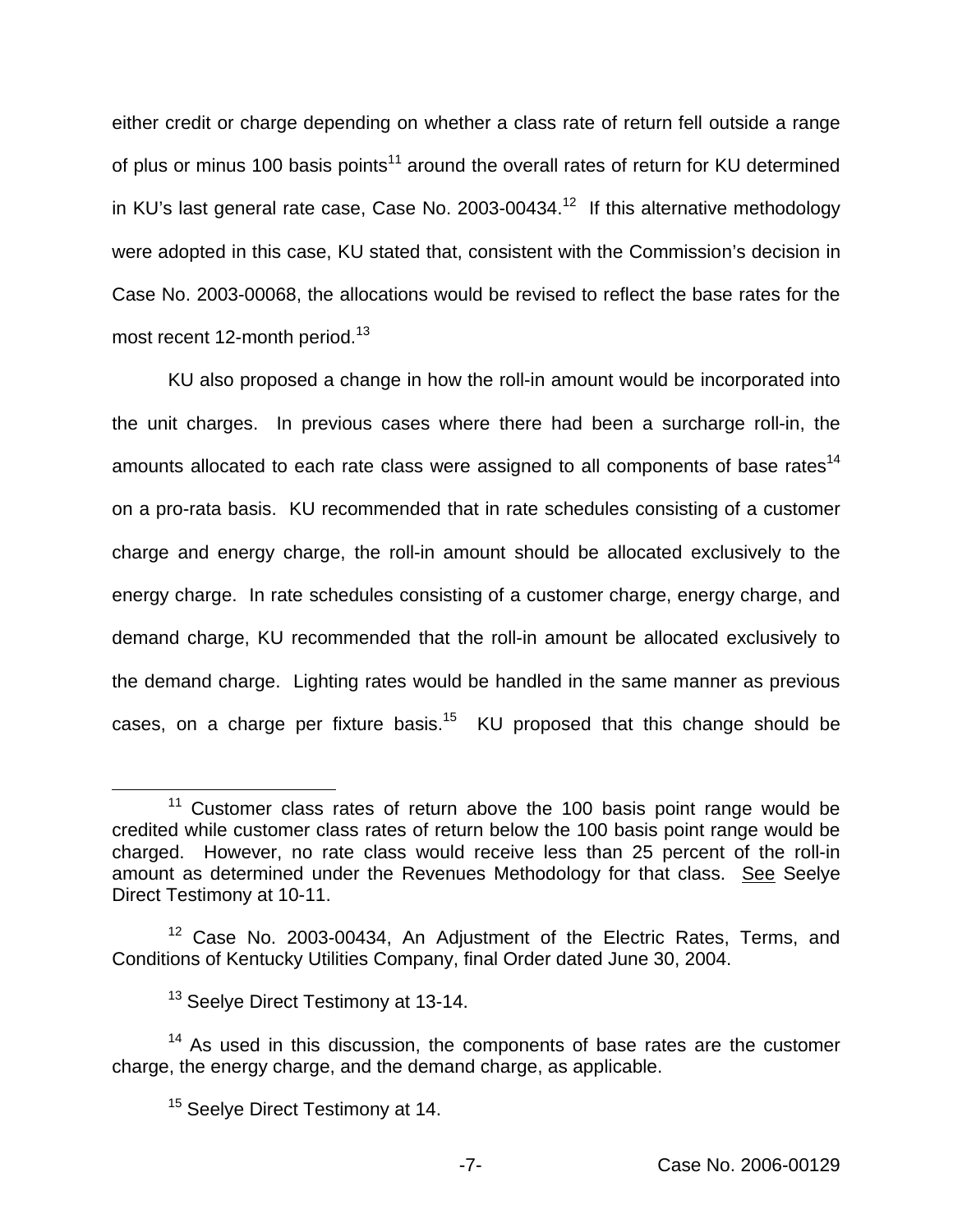adopted regardless of whether the Revenue Methodology or the alternative methodology was used to allocate the roll-in amounts to the rate classes.<sup>16</sup>

In support of the alternative methodology, KU noted this approach would allocate the roll-in amount in a way that gave some recognition to the inter-class rate subsidies that currently exist in KU's rates. KU observed that the roll-in proceeding provided the opportunity for the Commission to move rates closer to the cost of providing service, which would be consistent with the principles of gradualism, rate continuity, and cost of service. KU stated that given the various class rates of return established in Case No. 2003-00434, it would be reasonable for the Commission to address the subsidy issue when transferring environmental surcharge revenue requirements into base rates.<sup>17</sup>

KIUC recommended that the alternative methodology be utilized to allocate the roll-in amount to the customer classes and supported KU's proposal for incorporating the applicable roll-in amounts to the components of base rates. KIUC argued that there is more than sufficient, uncontested, cost-of-service study evidence in this proceeding to demonstrate that class subsidies exist in KU's current rates.<sup>18</sup> KIUC contended that when changing base rates, through a roll-in or otherwise, the new rates must be fair, just, and reasonable.<sup>19</sup> Thus, KIUC reasoned that this fact requires the use of the alternative methodology offered by KU. KIUC noted that a comparison of average customer bills under the two methodologies did not produce significantly different

<sup>18</sup> KIUC Brief at 6-9.

<sup>&</sup>lt;sup>16</sup> Joint Brief of KU and LG&E at 14.

<sup>&</sup>lt;sup>17</sup> Seelye Direct Testimony at 2, 3, and 5.

 $19$  Id. at 14.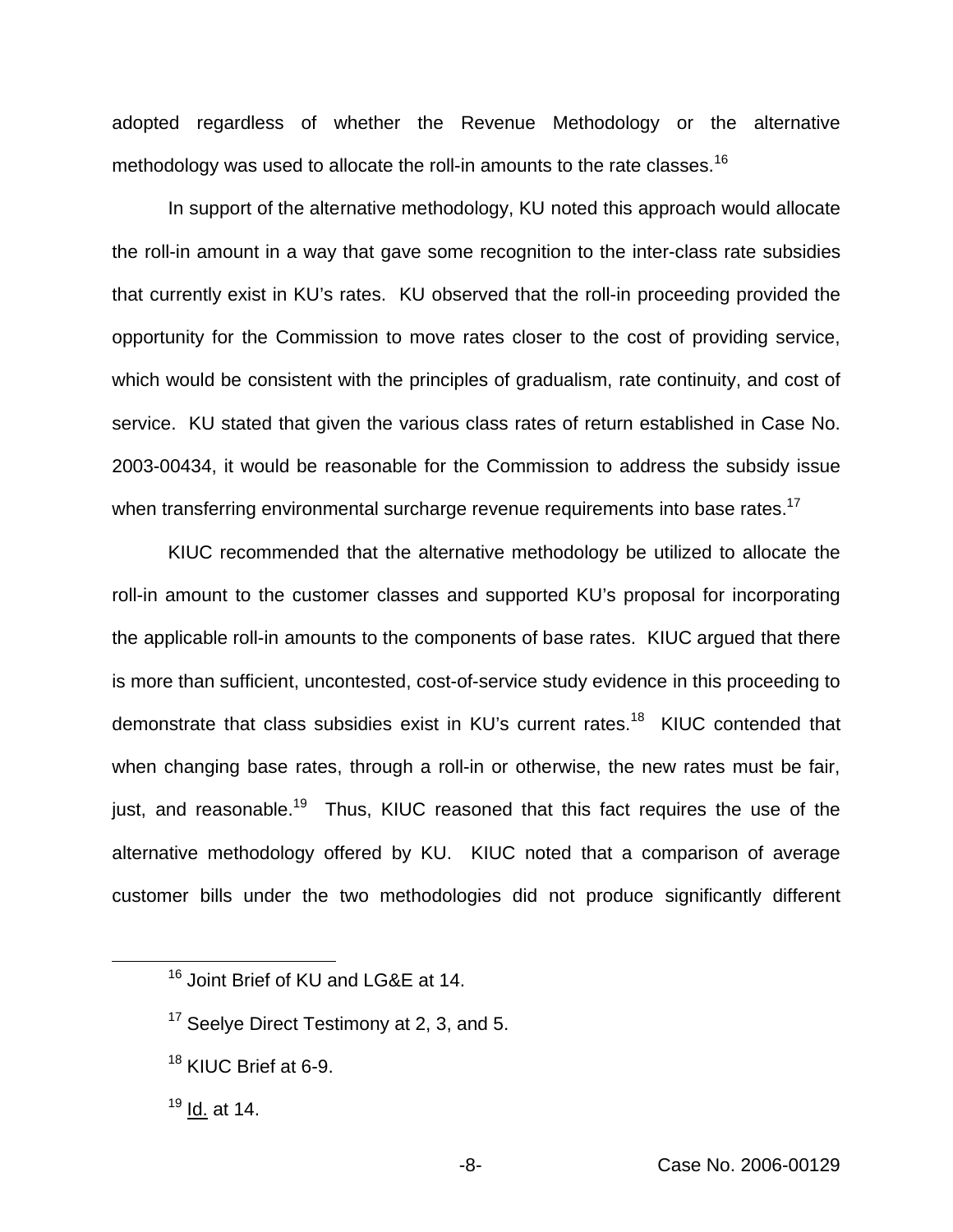results.<sup>20</sup> KIUC stated that the current proceeding was unlike Case No. 2004-00426.<sup>21</sup> where KIUC had recommended multiple different environmental surcharges on different customer classes in order to address the class inequities embedded in the base rates. In this case KIUC argued,

This case is fundamentally different from the prior one. Here we are not attempting to address base rate cost-of-service inequities through the surcharge; we are attempting to address base rate inequities through base rates. There is no legal or policy roadblock to making base rates more reasonable (e.g., bringing them closer to cost-of-service) in a proceeding whose explicit purpose is to change base rates. $^{22}$ 

KIUC also contended that the class subsidy issue needed to be addressed in this proceeding since KU has shifted a large amount of its cost recovery away from traditional rate cases. $^{23}$  On November 13, 2006, KIUC filed a motion to supplement the record to include environmental surcharge rate increase information that had been provided by KU in Case No. 2006-00206. $^{24}$ 

The AG recommended that the Revenues Methodology be utilized to allocate the

roll-in amounts to the customer classes, but expressed no opinion on KU's proposal on

<sup>22</sup> KIUC Brief at 20.

 $23$  Id. at 21.

 $20$  Id. at 17-18.

 $21$  Case No. 2004-00426, The Application of Kentucky Utilities Company for a Certificate of Public Convenience and Necessity to Construct Flue Gas Desulfurization Systems and Approval of Its 2004 Compliance Plan for Recovery by Environmental Surcharge.

 $24$  Case No. 2006-00206, The Application of Kentucky Utilities Company for a Certificate of Public Convenience and Necessity to Construct a Selective Catalytic Reduction System and Approval of Its 2006 Compliance Plan for Recovery by Environmental Surcharge.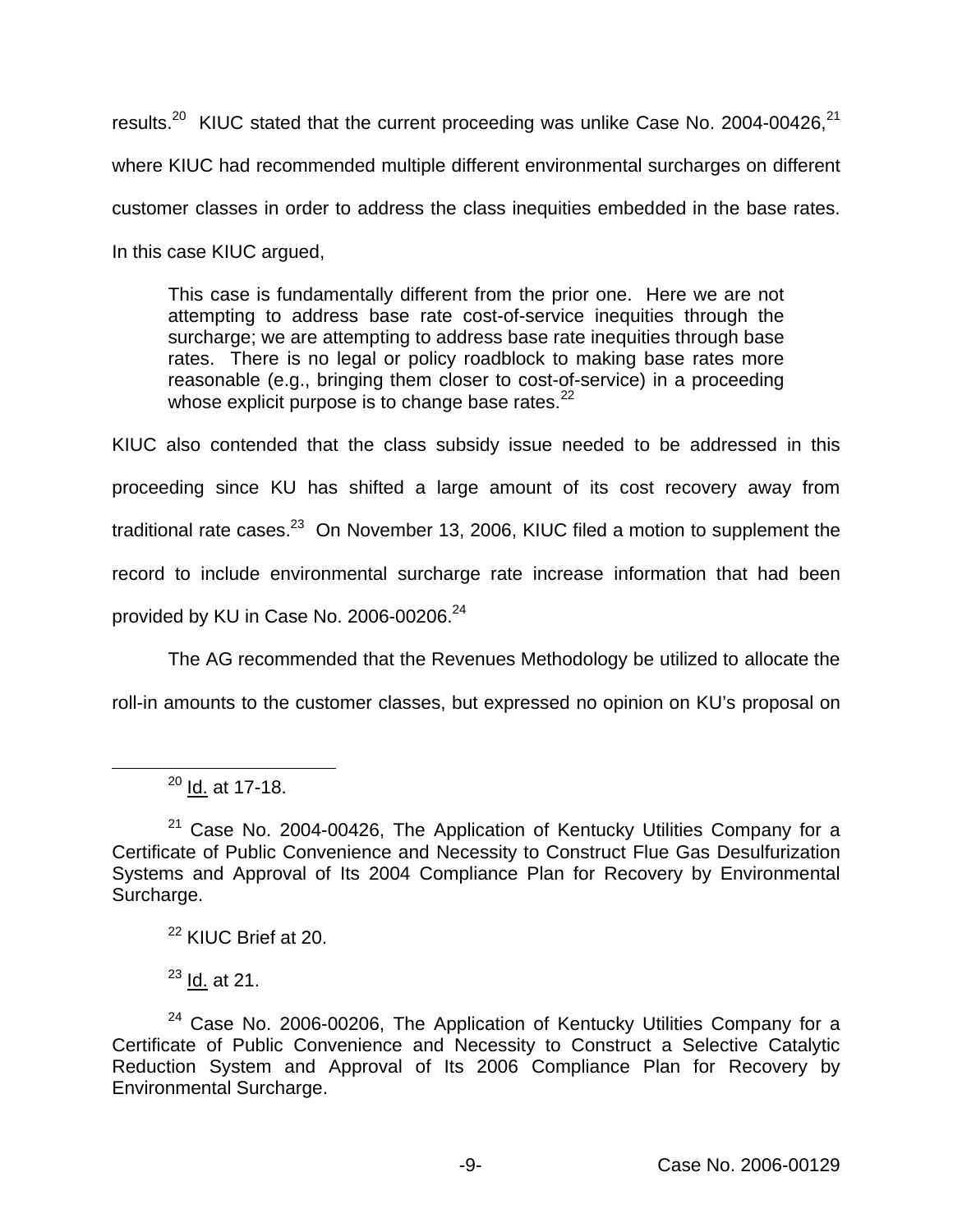how to incorporate the roll-in in the base rate components. The AG argued that the alternative methodology must be rejected because KRS 278.183 does not authorize the use of the 2-year roll-in of surcharge amounts into base rates to address rate class subsidies or to create changes in the allocated class contribution to revenue requirements approved in the general rate case. The AG noted that KRS 278.183 is a cost recovery statute designed to allow the utility to recover environmental compliance costs outside of a general rate case. The AG further noted that KRS 278.183 is a statute replete with specifics, but the correction of purported class subsidies in base rates is not established as an issue to be considered by the Commission. The AG advocated that the Commission should continue to use the Revenues Methodology, which is consistent with the Commission's previous decisions involving the roll-in of the surcharge.<sup>25</sup>

As we noted at the beginning of this Order, KRS 278.183(3) provides that every 2 years the Commission shall review and evaluate the operation of the surcharge, shall disallow improper expenses, and to the extent appropriate, incorporate surcharge amounts found just and reasonable into existing base rates. Consequently, the explicit purpose of this proceeding is the review of the operation of KU's environmental surcharge. The potential that a portion of the surcharge may be rolled into existing base rates is a possible outcome of this proceeding, not its focus.

In the June 20, 2005 Order in Case No. 2004-00426, the Commission stated that it was not persuaded that an environmental surcharge proceeding was an appropriate

 $25$  Comments and Brief of the AG at 2, 3, and 6.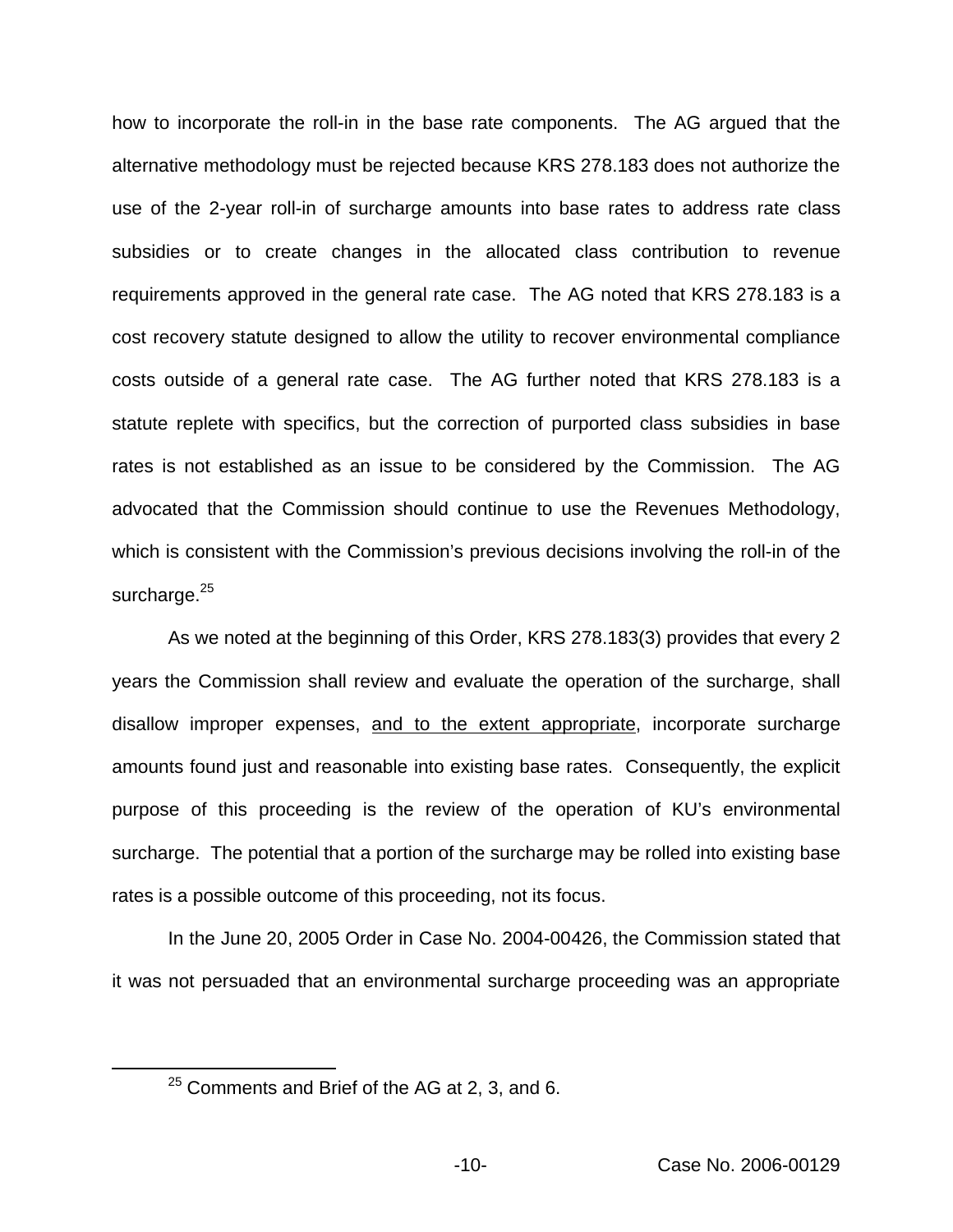venue to address discrepancies in the rate design of KU's base rates.<sup>26</sup> The Commission finds nothing in this record to persuade us that an environmental surcharge review constitutes an appropriate venue either. Regardless of how KIUC wishes to characterize this proceeding, it is still attempting to utilize the surcharge as a means to correct perceived rate class inequities in base rates. The appropriate venue to correct such perceived inequities is a general rate case, not an environmental surcharge review.

The contention that KU is shifting more of its cost recovery to the environmental surcharge and away from traditional rate cases is of no relevance. KRS 278.183 is a cost recovery statute that affords qualifying utilities the option of seeking the recovery of certain environmental compliance costs associated with the production of electricity from the burning of coal through a surcharge rather than a general rate case proceeding. With the changes in environmental compliance regulations over the past decade, it is no surprise KU would avail itself of this option.

Therefore, the Commission finds that the roll-in of \$23,731,313 should be allocated to the various rate classes using the Revenues Methodology. This approach is consistent with previous surcharge review cases where there has been a roll-in of the surcharge into existing base rates. The Commission makes no finding on the accuracy or reasonableness of the various cost-of-service analyses submitted in this record, but notes that we are not persuaded that such issues are appropriate in a surcharge review proceeding. Having determined that the Revenues Methodology is the appropriate

<sup>26</sup> Case No. 2004-00426, June 20, 2005 Order at 30.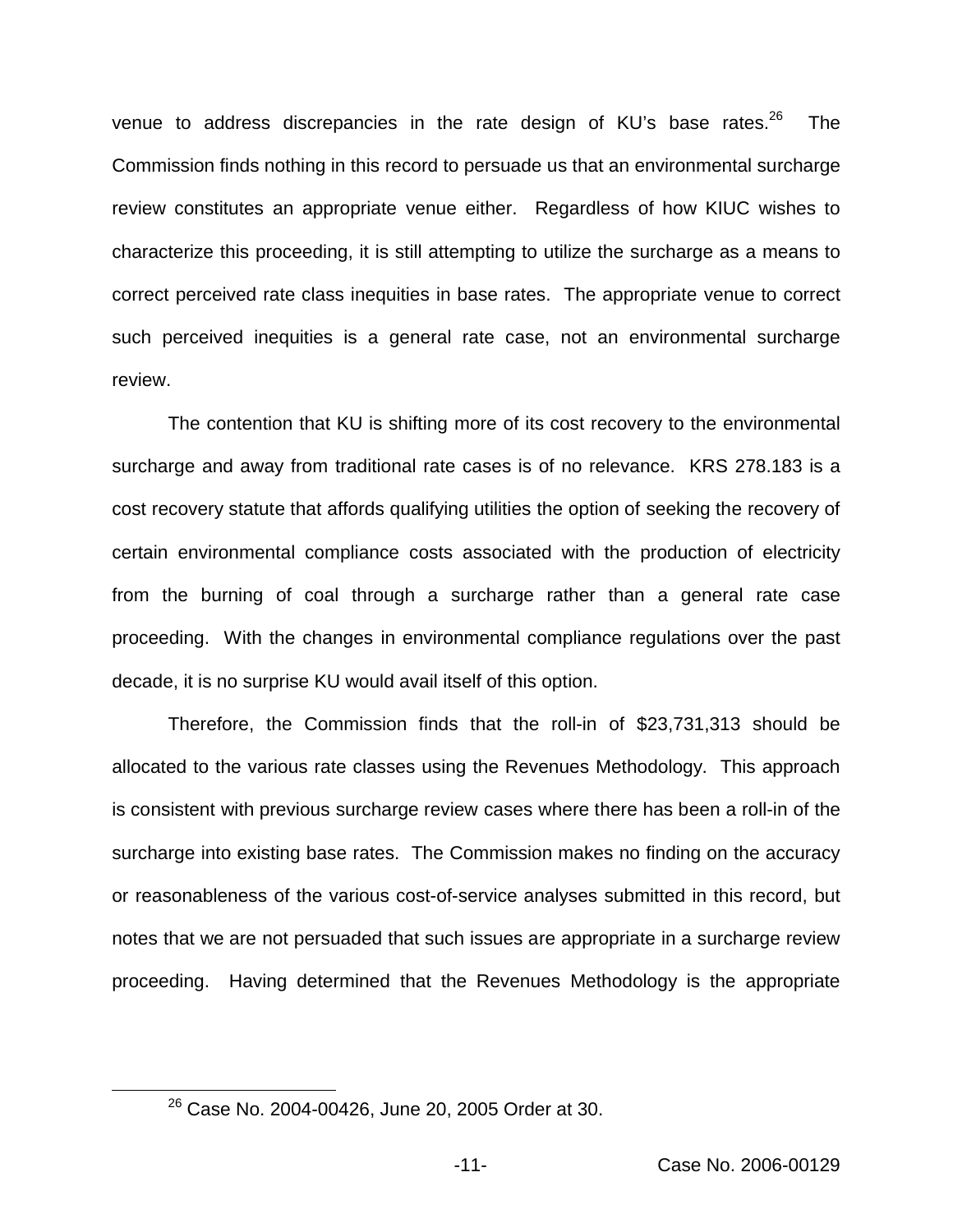approach to be utilized, the Commission finds that KIUC's motion to supplement the record should be denied.

The Commission also finds that KU's proposal concerning the assignment of the roll-in amounts to either the energy charge or demand charge, as previously described, is reasonable and should be approved.

### RATE OF RETURN

In Case No. 2000-00439.<sup>27</sup> the Commission found that KU's debt portion of its overall rate of return on capital should be reviewed and re-established during each 6 month review case. The rate of return on common equity ("ROE") would remain unchanged unless the ROE reflected in KU's Earnings Sharing Mechanism ("ESM") was changed or discontinued. If either event occurred, the surcharge ROE would be reviewed during the subsequent 2-year surcharge review. KU's ESM was discontinued under the terms of a settlement agreement in Case No. 2003-00434. The current 2 year review is the first since the ESM was discontinued.

KU stated that it believed the 10.50 percent ROE established in Case No. 2004- 00426 was the reasonable rate of return for environmental surcharge purposes. KU provided the outstanding balances for its long-term debt, short-term debt, and common equity as of February 28, 2006, the last billing month of the review periods. It also provided the blended interest rates for the long-term debt and short-term debt as of

<sup>&</sup>lt;sup>27</sup> Case No. 2000-00439, The Application of Kentucky Utilities Company for Approval of an Amended Compliance Plan for Purposes of Recovering the Costs of New and Additional Pollution Control Facilities and to Amend Its Environmental Surcharge Tariff, final Order dated April 18, 2001.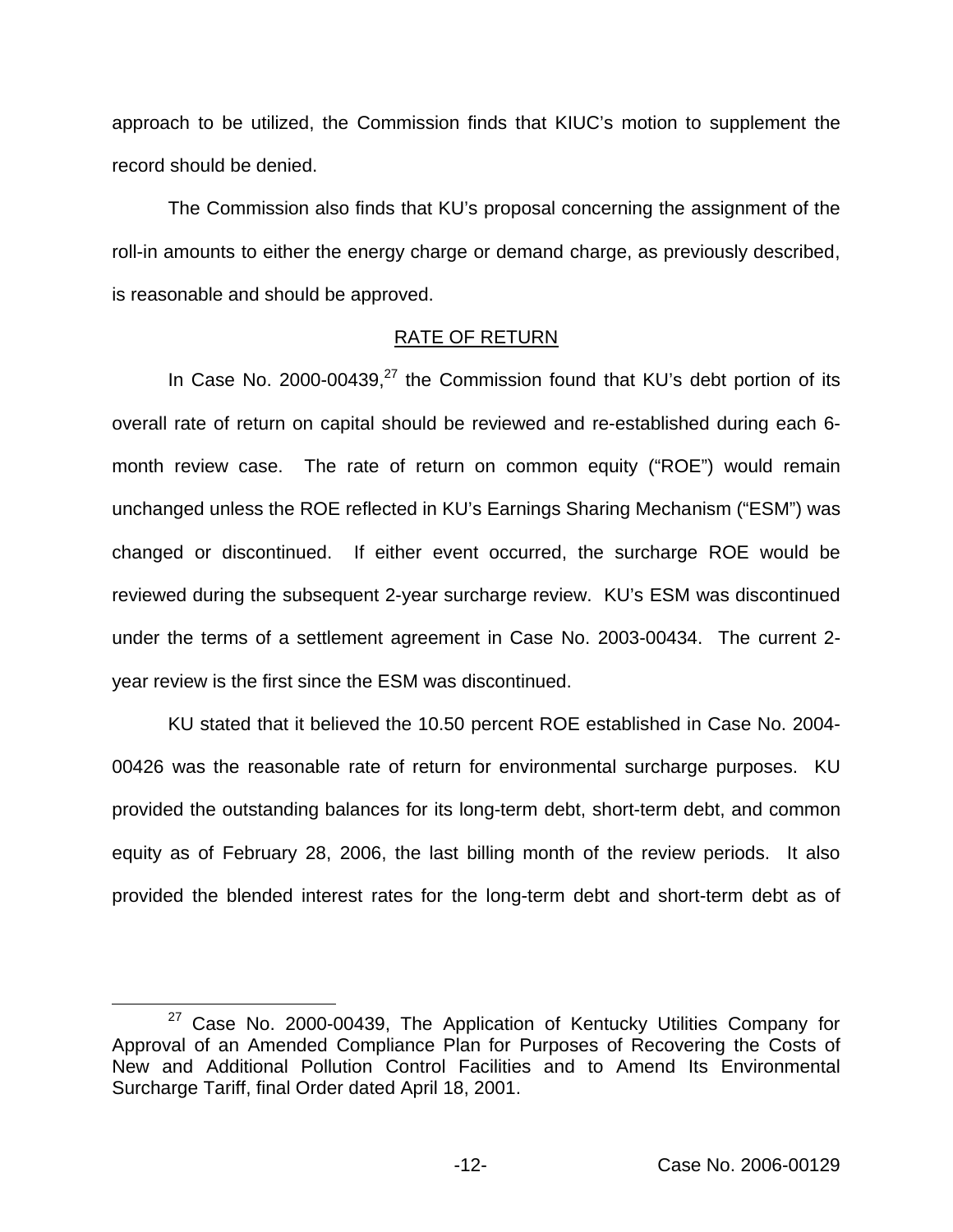February 28, 2006.<sup>28</sup> Using this information, KU calculated an overall rate of return on capital, before income tax gross-up, of 7.84 percent.<sup>29</sup> KU also provided the overall rate of return on capital reflecting the tax gross-up approach approved in Case No. 2004-  $00426.<sup>30</sup>$ 

The Commission has reviewed KU's determination of the overall rate of return on capital and finds 7.84 percent to be reasonable. The Commission has also reviewed the determination of the tax gross-up factor and finds that it is consistent with the approach approved in Case No. 2004-00426. Therefore, the Commission finds that the weighted average cost of capital of 7.84 percent and the income tax gross-up factor of 61.5558 should be used in all KU monthly environmental surcharge filings subsequent to the date of this Order. In addition, the Commission finds that the ROE used in the determination of the overall rate of return on capital should be examined as part of the 2-year surcharge review proceeding.

# IT IS THEREFORE ORDERED that:

1. KU shall include a \$339,375 monthly increase in its jurisdictional environmental revenue requirement determined in the first 3 billing months following the date of this Order and \$399,374 in the fourth month following the date of this Order, as discussed herein.

<sup>&</sup>lt;sup>28</sup> Response to the Commission Staff's First Data Request dated April 25, 2006, Item 17.

<sup>29</sup> Id.

<sup>&</sup>lt;sup>30</sup> Id. and Response to the Commission Staff's Second Data Request dated June 29, 2006, Item 7. In the response, KU determined that the income tax gross-up factor was 61.5558 which would produce a tax grossed-up weighted average cost of capital of 11.52 percent.